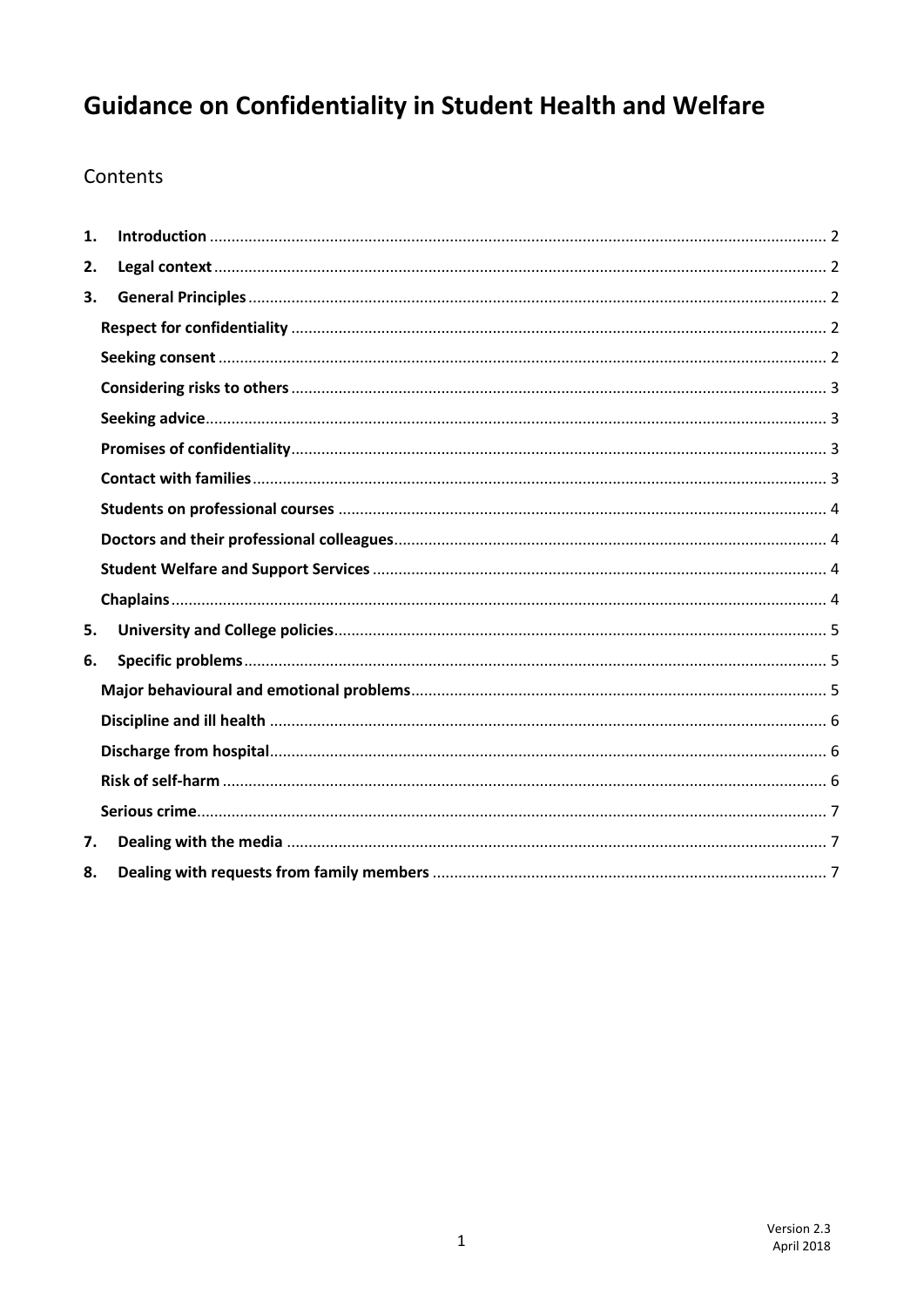## <span id="page-1-0"></span>**1. Introduction**

This document is intended for all those involved in student health and welfare, whether in colleges or departments, for whom confidentiality might be an issue. It is designed to promote greater consistency in the way individual cases are handled. "Health" for this document covers both physical and mental health.

Colleagues are advised to familiarise themselves with this guidance as part of induction or ongoing training in welfare matters, so that in an urgent situation senior staff are well-informed and not making decisions in isolation. The Director of Student Welfare and Support Services can advise colleagues on a no-names basis.

This guidance applies to all students studying at the University of Oxford including those on a year abroad or on overseas research trips. Students overseas may not be able to access the full range of welfare services referenced in this guidance, but the general principles still apply.

## <span id="page-1-1"></span>**2. Legal context**

There are a number of legal drivers and considerations around confidentiality and consent which have been considered as part of this this guidance.

## <span id="page-1-2"></span>**3. General Principles**

## <span id="page-1-3"></span>**Respect for confidentiality**

- 3.1 In general, information relating to the health and welfare of an individual will amount to sensitive personal data, and must be kept confidential and only disclosed with consent. This document sets out the basis for dealing with exceptions to that general rule.
- 3.2 Whilst sharing information might seem the most helpful response, students are adults and the confidentiality of their data must be maintained, and information not shared without consent.
- 3.3 Those advising students should consider at the outset of a discussion whether it would be helpful to make clear that the content is to be confidential and the extent of the confidentiality which can be afforded to any disclosures.
- 3.4 When discussing confidentiality with students, the following should be made clear:
	- Confidentiality will be respected, wherever possible;
	- Consent will be sought, wherever possible, to any onwards disclosure of information; and
	- There are limited circumstances in which information might be shared with a third party, e.g. taking account of the vital interests of others, or where an individual lacks capacity to consent.

## <span id="page-1-4"></span>**Seeking consent**

- 3.5 Those involved in advising students should, where possible, seek the consent of the individual for the onward disclosure of relevant information to those with a clear need to know, and for this consent to be obtained in writing. Where consent cannot provided in writing it is good practice to record any consent to onward disclosure e.g. in a note or by way of letter to the student.
- 3.6 Where such consent is not forthcoming, the person entrusted with the information should make it clear that in exceptional circumstances, it may be necessary to disclose the information to others. An example of an exceptional circumstance is the risk of serious harm to the student or others. Guidance can be sought from the Director of Student Welfare and Support Services.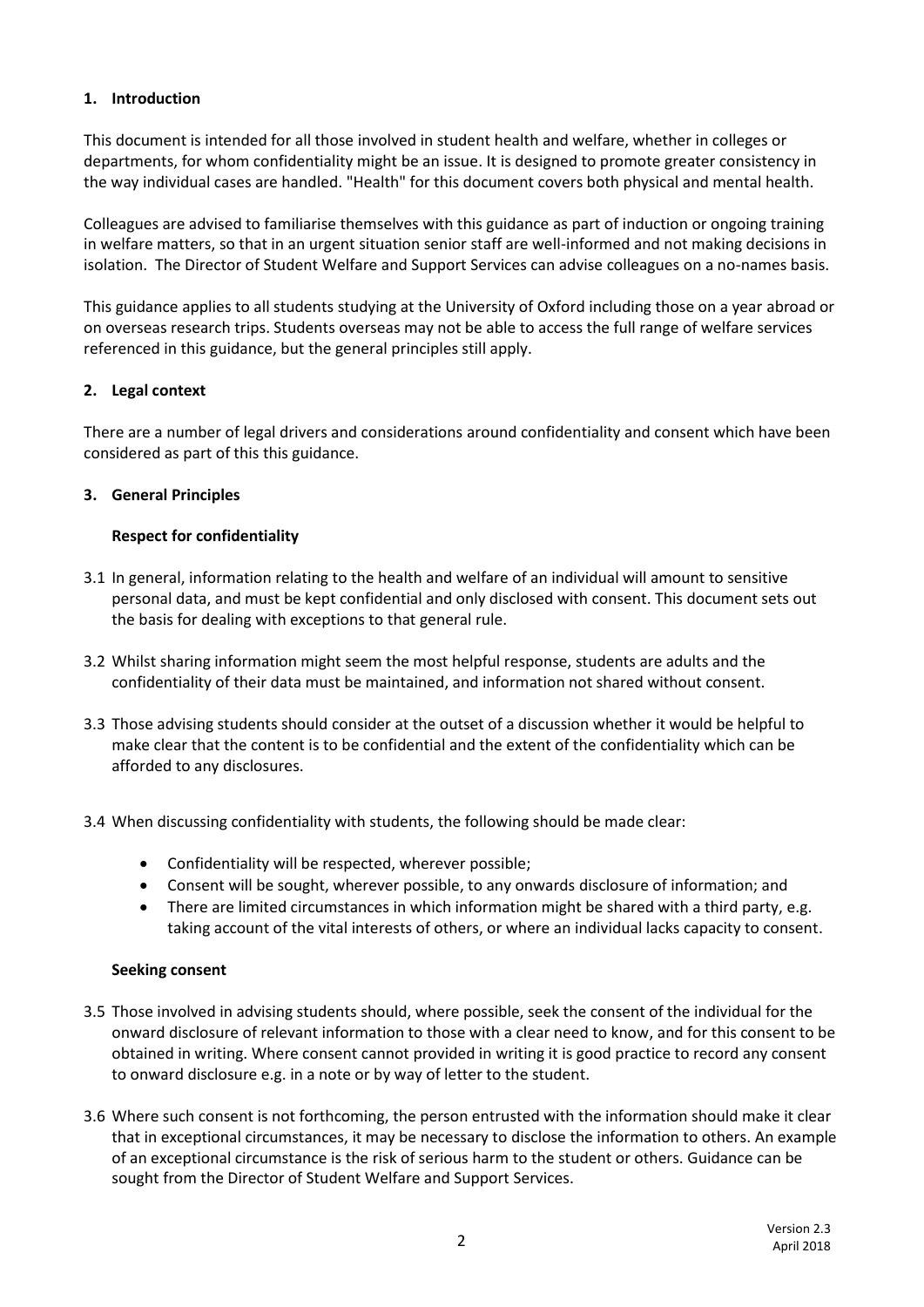## <span id="page-2-0"></span>**Considering risks to others**

The University and its colleges must bear in mind that in certain circumstances they may owe obligations to individuals that cannot be discharged unless the institution takes action on information provided in confidence. For example, disclosure of information may be necessary in order to protect the vital interests of others. Such circumstances involve the weighing up of different interests.

## <span id="page-2-1"></span>**Seeking advice**

- 3.7 Those to whom information has been given in confidence, or who have acquired information which they regard as confidential, may not always be sure whether they should disclose this information or not. In these circumstances it may be sensible to seek advice from an appropriate person e.g. a senior college or department officer, the college doctor or the University's Student Counselling Service. This consultation should be done without divulging the name of the student concerned.
- 3.8 Student Peer Supporters operating under the University's Peer Support Programme have a separate policy on confidentiality which they must follow. Please refer to Peer Support Code of Confidentiality.

## <span id="page-2-2"></span>**Promises of confidentiality**

3.9 It is generally not appropriate to give absolute assurances of confidentiality to those who may wish to talk about health-related matters. See paragraph 3.3 of this guidance for an outline of the appropriate approach to be taken when discussing how health related information will be dealt with.

## **Discussion with college doctors, college nurses and the Student Counselling Service**

- 3.10 It is often helpful for tutors or others to talk to college doctors, college nurses or members of the University's Student Counselling Service about undergraduate or graduate students' difficulties; the individual's consent to do so should be sought.
	- If consent is not forthcoming, it may still be helpful to seek general advice from the doctor, nurse or counsellor without identifying the student concerned.
	- In exceptional circumstances college doctors, college nurses and counsellors may wish to speak to the senior members of a college about a student. If the student is unwilling, confidentiality will be respected unless there are reasons not to within the relevant professional guidelines.
	- The Student Counselling Service's Liaison Scheme, whereby colleges may elect to have a named counsellor with whom they can liaise, is specifically designed so that college members can seek the advice of someone who is familiar with the college context.
	- Mature or part-time students may not be registered with the college GP or have easy access to the college nurse or counselling service. Some colleges have found it helpful to record the name of the student's GP surgery where this is not the college GP. Case discussions with the counselling service can still take place on a confidential no-names basis.

## <span id="page-2-3"></span>**Contact with families**

3.11 It is inappropriate to speak to a student's family against the student's wishes. In such circumstances, contact can only be justified where the student is physically incapacitated (e.g. unconscious due to serious accident) or the student has been medically assessed as lacking capacity to make the decision. Mental capacity is to be assumed intact, unless determined otherwise by clinical staff within the NHS. As a general rule, where a student presents a risk to self but has capacity (e.g. self-harm), any decision that family members should not be contacted should be respected. Some students may give non-family members as their next of kin depending on their circumstances.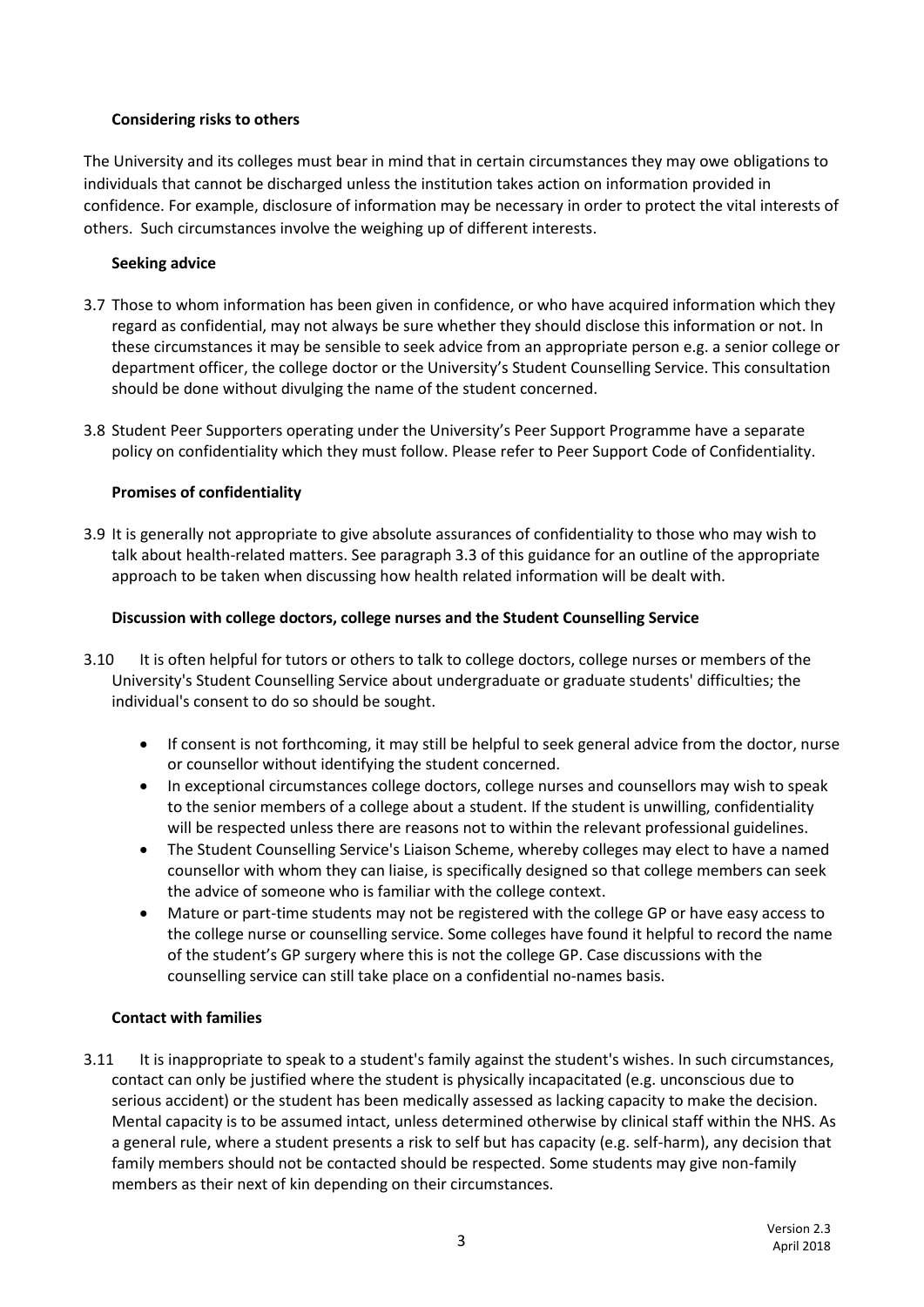3.12 Any decision to contact the family should be made at the highest level (e.g. head of college), taking specialist legal advice as necessary, and the student should normally be informed.

## <span id="page-3-0"></span>**Students on professional courses**

- 3.13 Special considerations apply to students on courses leading to qualifications for professions governed by codes of conduct and health intended to protect the public for example, medicine, social work and teaching. Any concerns about the health or behaviour of a student on one of these courses may be discussed with the department concerned, in the first instance without divulging the name of the student. Advice may also be sought from the college doctor or the Head of the Student Counselling Service.
- 3.14 The General Medical Council (GMC) expects medical students to be open and honest about any conditions which might affect their ability to study or practice and to engage readily in any assessment or monitoring. Non-disclosure is likely to be viewed adversely when problems do become apparent. The Associate Director of Pre-clinical Studies [Health & Welfare] is available to support medical students with welfare issues and provide advice. Concerns about fitness to practice should be addressed to the Assistant Registrar in MSD.

## **4. Professional guidelines**

## <span id="page-3-1"></span>**Doctors and their professional colleagues**

4.1 There are explicit and strict guidelines on medical confidentiality which are codified by the General Medical Council. Doctors have the discretion to share information with other members of the healthcare team, for example, college nurses. There are limited exceptions to confidentiality – statutory and in the public interest. The General Medical Council states:

*"Disclosures may be necessary in the public interest where a failure to disclose information may expose the patient, or others, to risk of death or serious harm. In such circumstances you should disclose information promptly to an appropriate person or authority."* 

4.2 NHS staff are bound by the Department of Health guidance, Confidentiality: NHS Code of Practice, and college nurses by the Nurses and Midwife Council code which states:

*"[Nurses] must… share necessary information with other healthcare professionals and agencies only when the interests of patient safety and public protection override the need for confidentiality."*

#### <span id="page-3-2"></span>**Student Welfare and Support Services**

- 4.3 The Student Counselling Service is an organisational member of the British Association for Counselling and Psychotherapy and abides by its Ethical Framework for Good Practice. Confidentiality remains with the staff of Student Welfare and Support Services and information will not normally be conveyed to others without permission.
- 4.4 The Disability Advisory Service will share confidential information related to declared disability for the purposes of supporting that student with the written consent of the student.

#### <span id="page-3-3"></span>**Chaplains**

4.5 College and denominational chaplains, as ministers of religion, operate with strict ethical codes as regards information disclosed to them in confidence, whether in formal situations of sacramental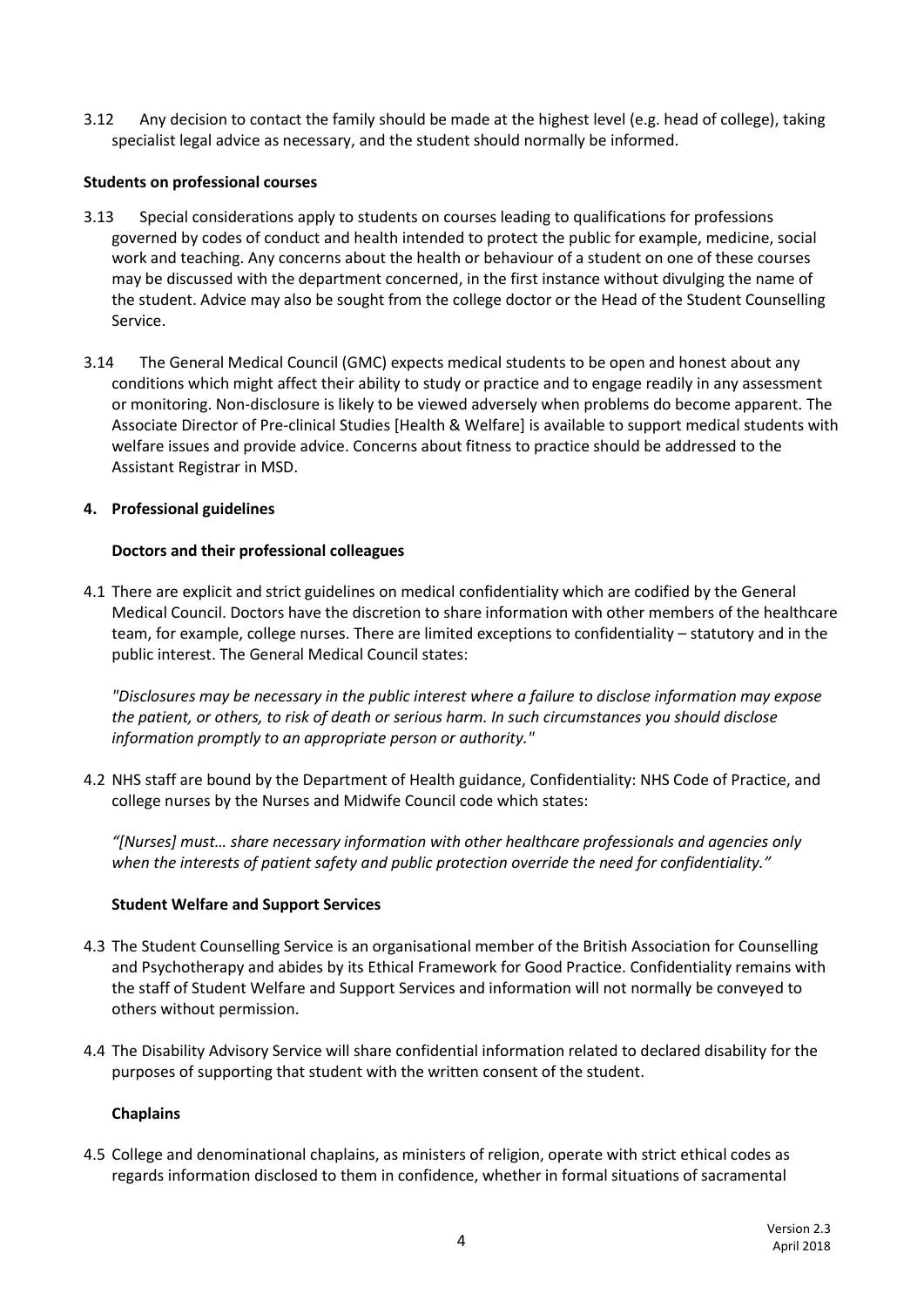confession or in less formal pastoral work. Chaplains are there for the whole of the community. In many colleges these chaplains also have a significant welfare role and therefore like counsellors and doctors, they may very occasionally be required to divulge information given in confidence. It is necessary to distinguish between the Chaplain functioning with spiritual concerns and when they are functioning as a member of the College welfare team. In the latter case they will abide by their college's rules on confidentiality. Chaplains may also themselves have a confidential supervisor or spiritual director with whom they discuss their pastoral work. Because chaplains are members of the same communities in which they exercise pastoral care, students often encounter them in a variety of social settings. A chaplain should make clear the understanding of confidentiality within which they work.

## **Disclosures to the police**

- 4.6 The police may occasionally contact the University or College in order to request that information be disclosed to them as part of an investigation. In such circumstances, the following considerations should be taken into account:
	- Is it possible to obtain the consent of the relevant individual to the disclosure to the police?
	- Whether disclosure is requested under the Data Protection Act for the prevention or detection of crime or apprehension or prosecution of offenders and seeking an individual's consent will prejudice the enquiry. Please note however that this provision does not **compel** disclosure and decisions about whether or not to disclose information should be considered carefully. Factors such as the seriousness of the offence will be relevant. If it is decided that a degree of disclosure is appropriate this should be limited to the minimum required. Any such requests made to the University should be referred to the Information Compliance Team [\(data.protection@admin.ox.ac.uk\)](mailto:data.protection@admin.ox.ac.uk) for processing.
	- Whether the College will require the police to obtain a court order for disclosure

If university staff are unsure what to do in these circumstances, they should contact the University's Legal Services Office or Information Compliance team for advice.

## <span id="page-4-0"></span>**5. University and College policies**

5.1 For legal and more general reasons it is important that the University and colleges set out statements about privacy and confidentiality. Whilst it is entirely appropriate that there is variation in the details of application, there are strong legal and practical reasons for the documents to be based on the same explicit principles. College statements should be made available to both students and staff. It may also be helpful for colleges to inform parents or guardians of the principles that will be followed with regard to confidentiality.

## <span id="page-4-1"></span>**6. Specific problems**

## <span id="page-4-2"></span>**Major behavioural and emotional problems**

- 6.1 In the event that a student's behaviour is such that they are considered to pose a risk to staff or students within the collegiate University, the senior member responsible for college welfare should consider whether the vital interests of others are affected. Where there is time to consider action, it is important to seek the confidential advice and help of the college doctor (when matters of safety are of concern).
- 6.2 In the event that a student's behaviour is such that they are considered to pose a risk to themselves they should be encouraged to engage with their GP in the first instance. Where the student is a significant risk of harm to themselves and failing to take steps to maintain their welfare (including not engaging with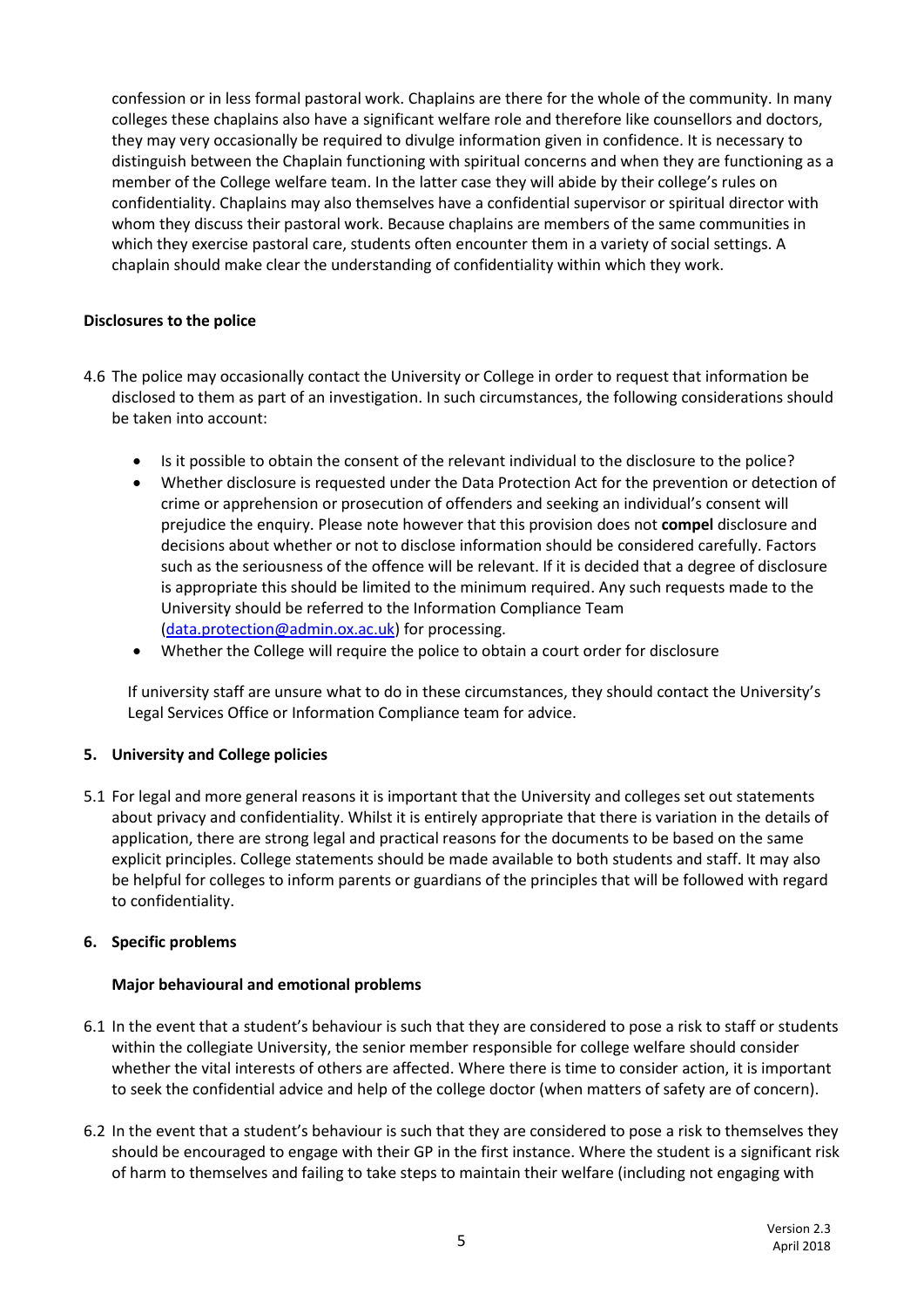health professionals) it may be necessary to contact the emergency services. Where time permits it is important to seek the confidential advice and help of the college doctor.

6.3 If a student is causing considerable concern or disruption but is not considered to pose a risk to other members of the college or department or themselves, and they are unwilling to consult medical professionals, a senior member with pastoral experience may well be able to achieve a satisfactory solution, and case conferences can be useful tool. A senior member may wish to contact the Director of Student Welfare and Support Services or Head of Counselling to discuss possible sources of help.

## <span id="page-5-0"></span>**Discipline and ill health**

6.4 The University and colleges have formal procedures for dealing with serious problems arising from ill health which come to light in the course of a disciplinary investigation or otherwise. University departments and/or colleges must ensure that any decision to share sensitive personal data is in accordance with the provisions of the Data Protection Act 1998. Please refer to the University [Fitness to](https://www.admin.ox.ac.uk/media/global/wwwadminoxacuk/localsites/educationcommittee/documents/notesofguidance/Fitness_to_Study_for_departments.pdf)  Study [procedure](https://www.admin.ox.ac.uk/media/global/wwwadminoxacuk/localsites/educationcommittee/documents/notesofguidance/Fitness_to_Study_for_departments.pdf) (or College procedures) for more information.

#### <span id="page-5-1"></span>**Discharge from hospital**

- 6.5 Hospital staff in the UK can be expected to contact GPs about students discharged from the emergency department or inpatient wards with significant medical problems. It is the responsibility of hospital staff to ensure a 'safe' discharge and this may include communication with the college or family to which the patient will be discharged, subject to the patient giving permission to share information. Usually students will appreciate that it is in their interests to give permission to share information.
- 6.6 If the GP is a college doctor, he or she should be fully aware of the consequences for colleges, and they or a nurse are likely to ask the patient to provide permission to inform relevant officers within college. Students who are not registered with a college doctor may be at risk of sub-optimal communication between their GP and the college welfare team, and/or at risk of incorrect assumptions of what support may be available; college nurses are an important way to ameliorate such problems. It is helpful if those responsible for student welfare have discussed issues and procedures with their college doctor and nurse.

#### <span id="page-5-2"></span>**Risk of self-harm**

- 6.7 If it appears that a student is at risk of self-harm concerns should be reported to a senior member of the college with pastoral responsibilities. It is often sensible to discuss these concerns directly with the student. The college doctor or Student Counselling Service can be consulted. Even when the doctor or counsellor is unable to comment about a particular case for reasons of confidentiality, it can be useful to discuss general issues. Since self-harming activity can vary in its level of immediate danger, discussion with a professional is important to assess what action is needed. Where there are clear indications that the student is in imminent and serious danger a doctor should be consulted as quickly as possible and if necessary the emergency services contacted.
- <span id="page-5-3"></span>6.8 If a student attends the John Radcliffe Hospital following self-harm, or for any other mental health issue, they will usually be offered an assessment by the Emergency Department Psychiatric Service, or the Psychological Medicine Service if admitted to a medical or surgical ward. This assessment will be shared with the student's GP. Students will be asked whether they consent to information being shared with any other specific individuals in the College (such as Dean, Chaplain, Nurse etc.) and with the University Counselling Service if appropriate.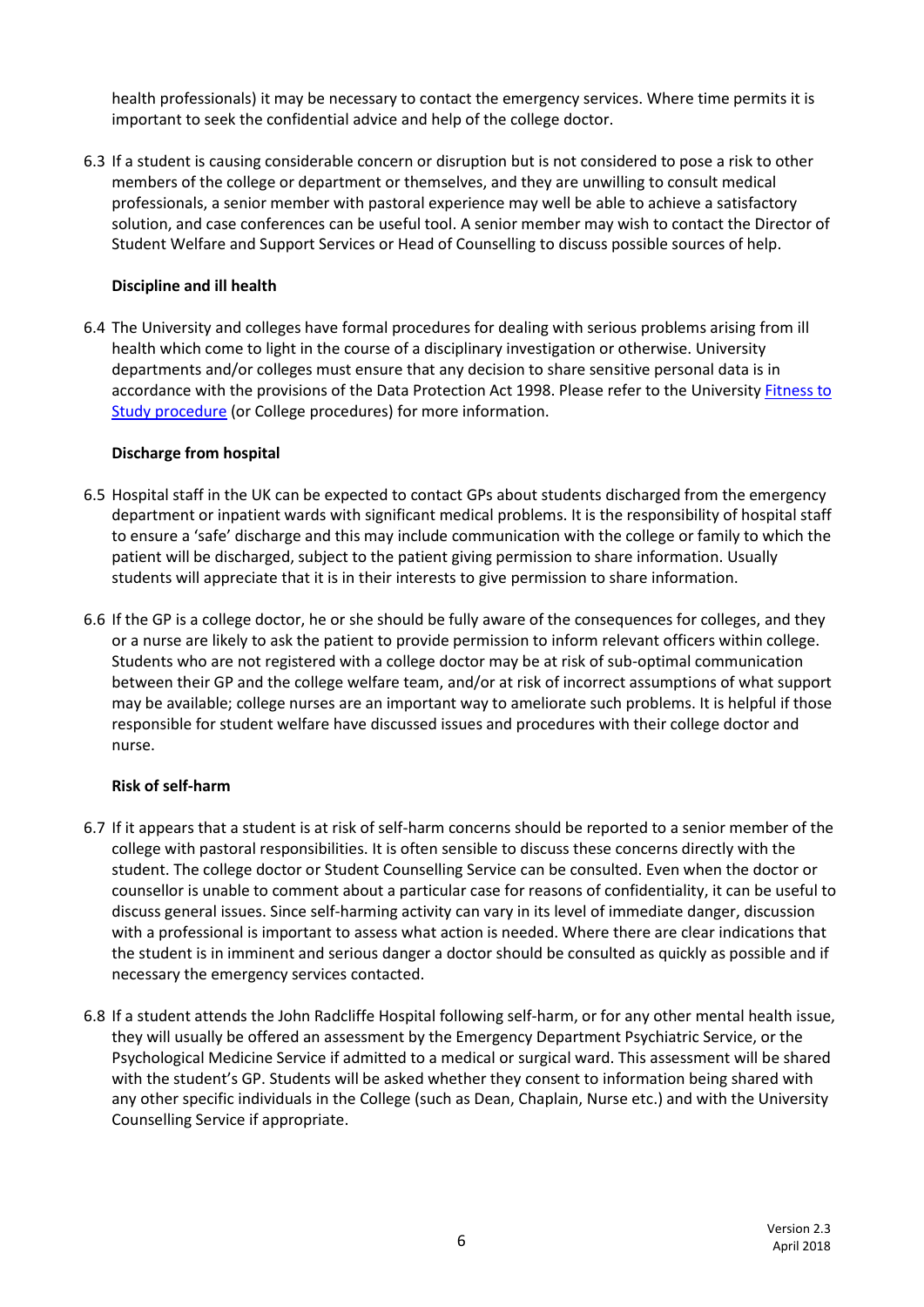## **Serious crime**

- 6.9 Victims of serious crime can seek advice from the University Safety Office, in person or remotely if out of residence, or approach the Police directly. Survivors of rape or sexual violence can speak to trained first responders or find further informatio[n online,](https://www.admin.ox.ac.uk/eop/harassmentadvice/policyandprocedure/guidance/) along with advice on how to support students in such circumstances and on the details of confidential referral routes.
- 6.10 All information concerning sexual assault and sexual violence should be treated in confidence, and information should only be shared with consent of the individual and on a need-to-know basis. Sharing of information with consent will be limited to staff in order for support to be put in place, and the purpose of sharing should be explained to the individual. This support may include making arrangements to limit contact between the parties concerned. In such cases advice can be sought from the Director of Student Welfare and Support Service. Staff may be obliged to provide evidence to the court in proceedings arising from an allegation of sexual assault or sexual violence.
- 6.11 There may be circumstances in which confidentiality cannot be maintained, e.g. where there is a concern of serious harm to the individual (e.g. failure to seek suitable medical support) or others. In such cases university's duty of care must be considered. Decisions on sharing information without consent must be made at a senior level (e.g. Head of House), seeking specialist legal advice as appropriate.

## <span id="page-6-0"></span>**7. Dealing with the media**

It is important that all members of staff of the University should be careful about speaking to the media and this is particularly so when there is a risk that confidential or sensitive personal data might be inadvertently disclosed. Colleges and the University have policies about who should respond to enquiries and the University Press Office is always able to give advice. In cases of student death the Student Tragedy guidance should be followed.

#### <span id="page-6-1"></span>**8. Dealing with requests from family members**

- 8.1.It is inappropriate to speak to a student's family against the student's wishes. In such circumstances, contact can only be justified where the student is physically incapacitated (e.g. unconscious due to serious accident) or the student has been medically assessed as lacking capacity to make the decision. Mental capacity is to be assumed intact, unless determined otherwise by clinical staff within the NHS. As a general rule, where a student presents a risk to self but has capacity (e.g. self-harm), any decision that family members should not be contacted should be respected. Some students may give non-family members as their next of kin depending on their circumstances.
- 8.2.There may be times when family members contact the university, college or department on behalf of the student. These requests may come from parents, partners or other family members. This arises most often with parents of full-time undergraduate students. Whilst providing advice and response might seem the most helpful response, students are adults and the confidentiality of their data must be maintained.
- 8.3.Some students do give written consent for information to be shared with others but this is very rare. Some parents or partners of students with disabilities are actively involved in their support, where consent has already been obtained..
- 8.4.When family members make requests on behalf of students it is important that staff are polite and clear about not being able to share information.
- 8.5.Where family members raise concerns for a student's welfare it is appropriate to inform them of channels of support that are available to all students (e.g. college doctor, welfare contact in college,